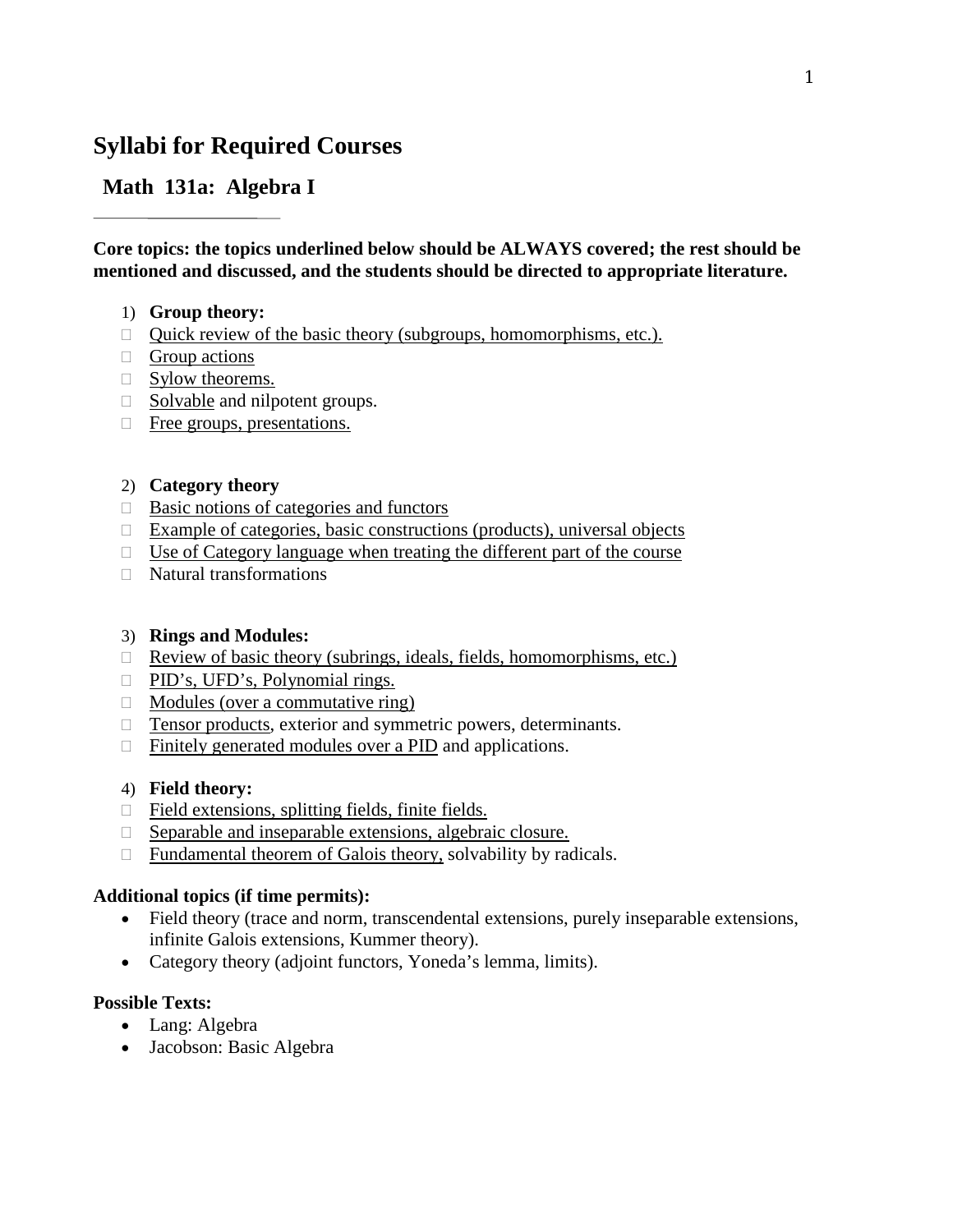# **Math 131b: Algebra II**

**Core topics: the topics underlined below should be ALWAYS covered; the rest should be mentioned and discussed, and the students should be directed to appropriate literature.**

### 1) **Homological algebra:**

- $\Box$  Exact sequences
- $\Box$  Complexes and homology
- $\Box$  Projective and injective modules
- Ext and Tor

## 2) **Commutative algebra:**

- $\Box$  Chain conditions
- $\Box$  Hilbert basis theorem
- D Localization.
- Nullstellensatz

## 3) **Representation theory (of finite groups):**

- Maschke's theorem
- Schur's Lemma
- $\Box$  Fundamental isomorphism theorem for the group algebra
- **Characters.**
- $\Box$  Frobenius reciprocity

## **Additional topics (if time permits):**

- Non-commutative algebra (Semisimple rings, Wedderburn's theorem).
- Additional representation theory (representations of Sn, Brauer's theorem, representations in finite characteristic, representations of Lie algebras and Lie groups).
- Commutative algebra/number theory (integrality, completion, DVR's, Dedekind domains).
- Commutative algebra/algebraic geometry (dimension theory, Noether normalization, the ideal-variety correspondence, primary decomposition).

- Lang: Algebra
- Jacobson: Basic Algebra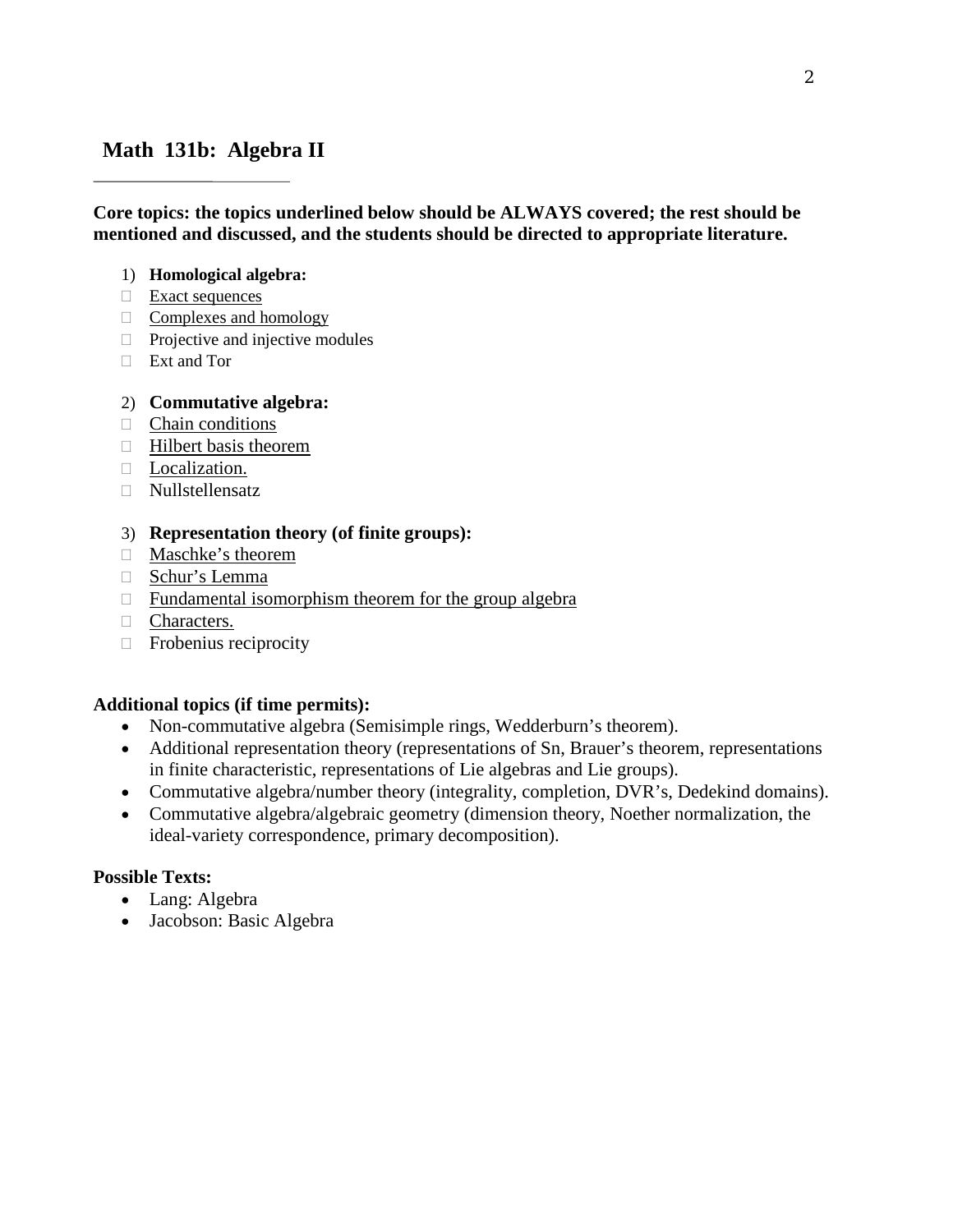# **140a: Geometric Analysis**

**Core topics: the topics underlined below should be ALWAYS covered; the rest should be mentioned and discussed, and the students should be directed to appropriate literature.**

#### **1) Manifolds:**

- □ Change of coordinates
- Differential structure

#### **2) Tangent vectors**

- **Tangent bundle**
- Derivations
- Vector fields
- □ Lie bracket
- **Tensors**

#### **3) Vector bundles**

- $\Box$  Basics of vector bundles
- Normal bundles
- □ Pullback construction

#### **4) Differential topology**

- $\Box$  Inverse and implicit function theorems—as assigned reading
- **Transversality**
- □ Sard's theorem—discussion without proof

#### **5) Differential equations and systems**

- $\Box$  Frobenius Theorem
- Existence and uniqueness theorems for ODE's—discussion without proof

#### **6) Differential forms:**

- Closed and exact
- Poincaré Lemma

#### **7) Integration**

- $\Box$  Basics of Integration
- Stokes Theorem
- Orientations and volume elements

#### **Additional topics (if time permits).**

- Basic Lie Groups: Lie algebra, one parameter subgroups, structural equations, left and right invariant vector fields.
- Principal bundles; connections on vector bundles
- Frobenius Theorem in differential form version
- de Rham cohomology and theorem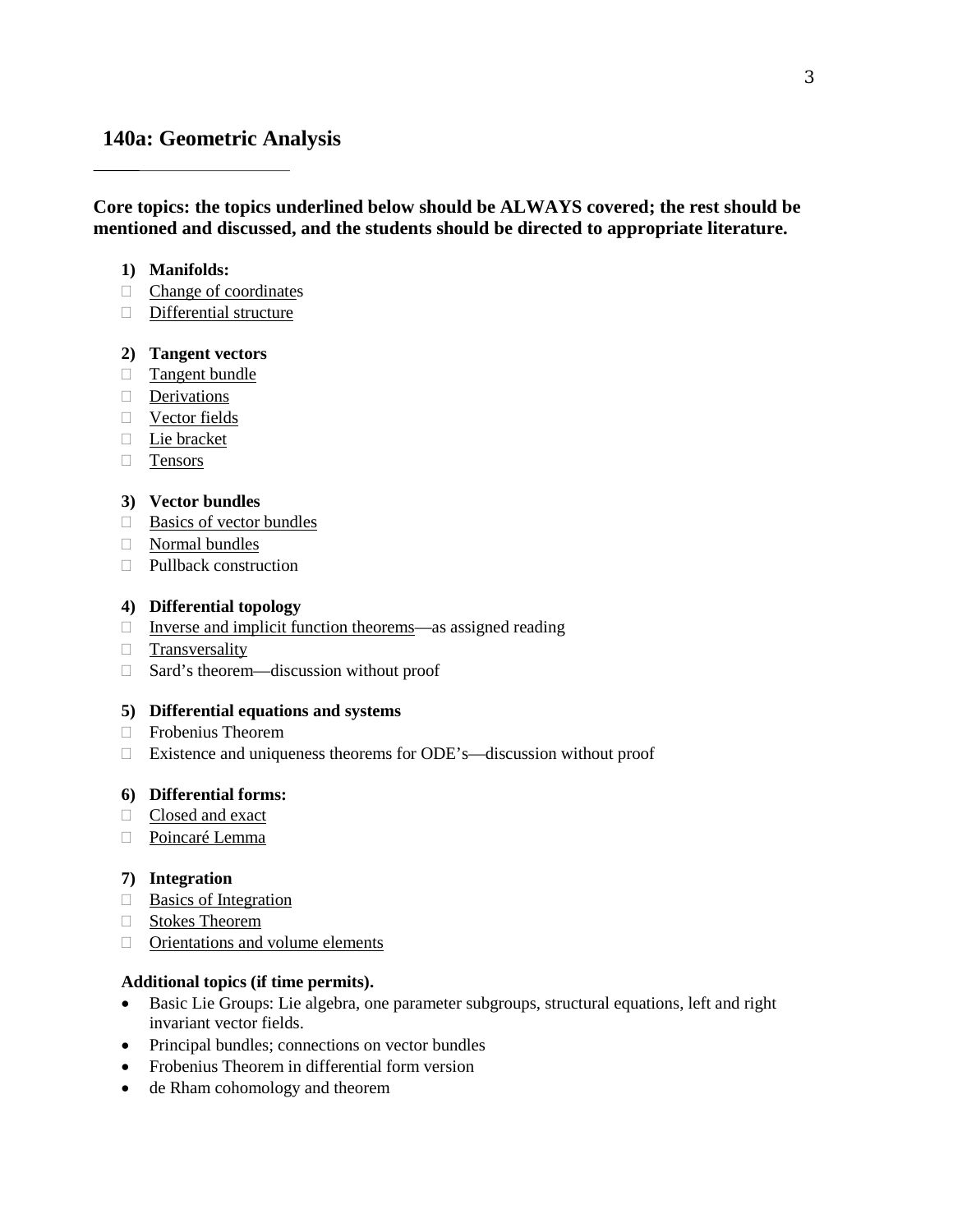#### **Possible Texts:**

- Lee: Introduction to Smooth Manifolds
- Hitchin's Oxford Notes: Differentiable Manifolds (http://people.maths.ox.ac.uk/hitchin/files/LectureNotes/Differentiable\_manifolds/manifolds2014. pdf)
- Spivak: A Comprehensive Introduction to Differential Geometry, vol. I

### **Additional References:**

- Warner: Foundations of Differentiable Manifolds and Lie groups
- Milnor: Topology from the Differentiable Viewpoint
- Bott and Tu: Differential Forms in Algebraic Topology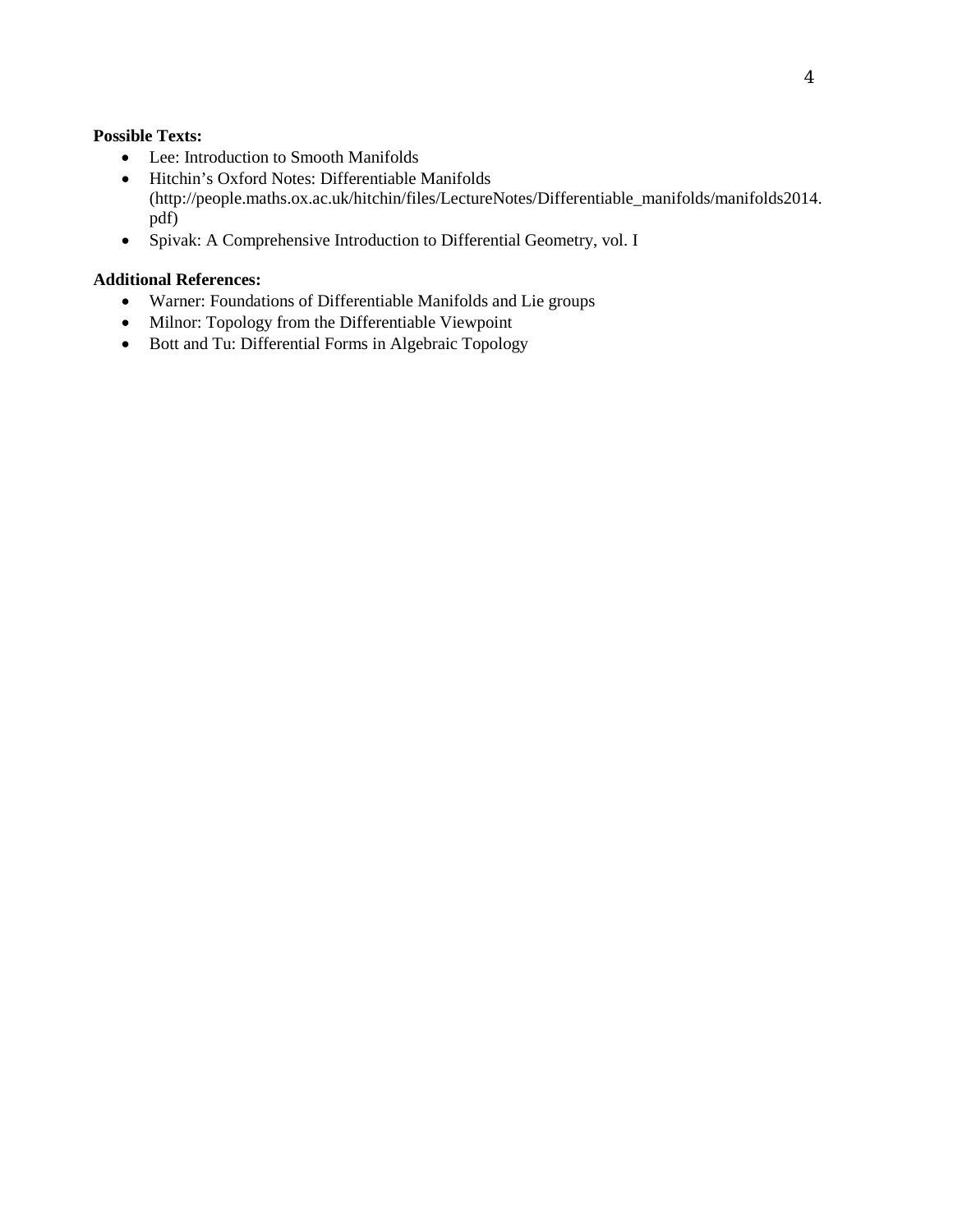# **Math 141a: Real Analysis**

**Core topics: the topics underlined below should be ALWAYS covered; the rest should be mentioned and discussed, and the students should be directed to appropriate literature.**

## **1) General topology**

- $\Box$  Basic axioms of topology, continuous maps
- $\Box$  Compact spaces
- □ Metric spaces, completeness, Baire Category Theorem
- □ Stone-Weierstrass Theorem
- Arzela-Ascoli Theorem, an application to Peano's Existence Theorem

# **2) Banach spaces:**

- $\Box$  Topological vector spaces; normed spaces
- □ Linear functionals, dual spaces, Hahn-Banach Theorem
- □ Banach spaces
- $\Box$  Contraction principle, applications to Picard's Existence Theorem and Implicit Function Theorem
- $\Box$  Hilbert spaces (basic theory), Riesz Representation Theorem

# **3) Measure theory:**

- $\Box$  Algebras and sigma-algebras of sets, measurable functions
- Measure spaces
- $\Box$  Integrable functions, integration and convergence theorems
- $\Box$  Extension of measures from algebras to sigma-algebras
- $\Box$  Lebesgue measurable sets, Lebesgue measure on  $R^{\wedge}$
- □ Products measures, Fubini's Theorem
- □ Signed/complex measures, Radon-Nikodym Theorem, Hahn and Jordan decompositions
- $\Box$  L<sup> $\wedge$ </sup>p-spaces
- □ Egorov's Theorem, Lusin's Theorem

## **Additional topics (if time permits):**

- Open mapping theorem, closed graph theorem (to be covered in Functional Analysis)
- Functions of bounded variation, Lebesgue-Stieltjes integral
- Convolution in  $L^{\wedge}1(R^{\wedge}n)$
- Fourier transform, Fourier inversion
- Fourier series, Poisson summation, Fejer's Theorem
- Probability theory. Basic ergodic theory.

- Kolmogorov/Fomin: Introductory Real Analysis
- Lang: Real and Functional Analysis
- Loomis: Abstract Harmonic Analysis
- Royden: Real Analysis
- Rudin: Real and Complex Analysis
- Stein/Shakarchi: Complex Analysis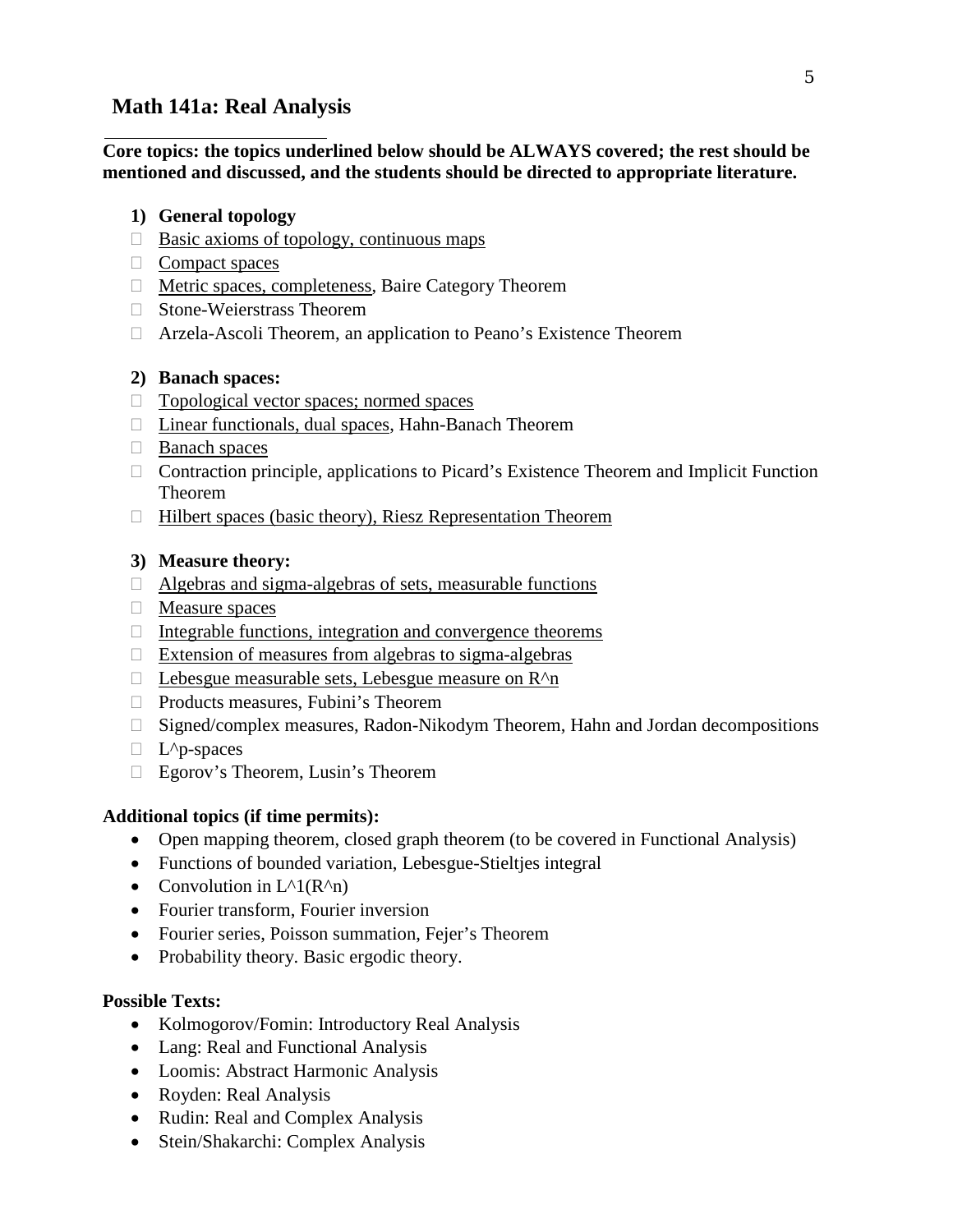# **Math 141b: Complex Analysis**

## **Core topics: the topics underlined below should be ALWAYS covered; the rest should be mentioned and discussed, and the students should be directed to appropriate literature.**

# **1) Complex analytic functions**

- $\Box$  Riemann sphere and rational functions
- $\Box$  Complex derivatives and Cauchy-Riemann equations
- $\Box$  Holomorphic functions in one variable (basic theory)

# **2) Integration**

- $\Box$  Cauchy's theorem, Cauchy's integral formula
- □ Applications to: Fundamental Theorem of Algebra, Liouville's theorem, Morera's theorem, Gauss' mean value theorem
- $\Box$  Maximum principle, Rouche's theorem, argument principle
- $\Box$  Schwarz reflection principle, analytic continuation

# **3) Conformal maps**

- □ Fractional-linear transformations
- $\Box$  Open mapping theorem
- $\Box$  Riemann mapping theorem
- $\Box$  Harmonic and subharmonic functions, Poisson's formula

# **4) Power series, partial fractions, special functions**

- **Taylor series**
- $\Box$  Classification of singularities
- Laurent series
- Weierstrass theorem
- Mittag-Leffler theorem
- $\Box$  Infinite products and partial sums
- $\Box$  Elliptic functions, Weierstrass  $\mathfrak{p}\text{-}$  function

# **Additional topics (if time permits):**

• Introduction to Riemann surfaces. Connections with the theory of covering spaces and cohomology. Gamma and zeta functions. Picard's theorem. Runge's theorem. Inhomogeneous Cauchy-Riemann equation. Several complex variables (Hartog's theorem). Phragmen-Lindelof theorem. Vitali-Montel Theorem. Jensen's Formula.

- Ahlfors: Complex Analysis
- Conway: Functions of One Complex Variable
- Narasimhan/Nievergelt: Complex Analysis in One Variable
- Gameiln: Comlpex Analysis
- Stein/Shakarchi: Real Analysis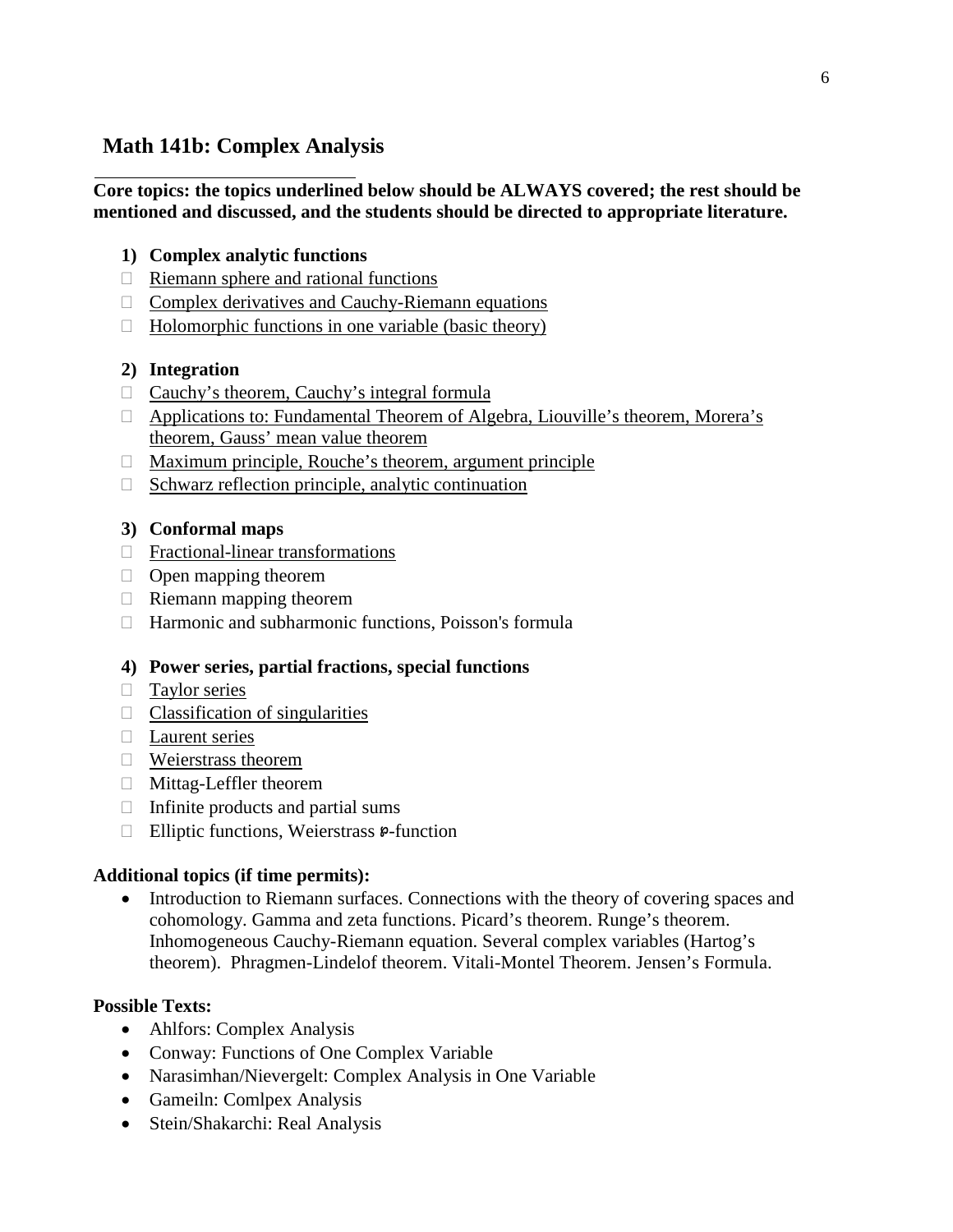# **Math 151a: Topology I**

### **Core topics: the topics underlined below should be ALWAYS covered; the rest should be mentioned and discussed, and the students should be directed to appropriate literature.**

### **1) CW-Complexes**

 $\Box$  Definitions, direct limit topology

### 2) **Covering Spaces and Fundamental Group**

- □ Basic Definitions (homotopy, fundamental group)
- $\Box$  Existence and classification of covering spaces
- $\Box$  Correspondence between subgroups and covering spaces
- Van Kampen's theorem

### **3) Homology Theory:**

- $\Box$  Definitions of simplicial complexes and simplicial homology
- $\Box$  Definition of singular homology
- □ Long exact sequence of a pair, excision, Mayer-Vietoris sequence
- $\Box$  Homology of cell complexes and/or CW complexes
- $\Box$  Computing homology of basic spaces: eg., spheres, projective spaces

### **4) Applications of homology:**

- $\Box$  Maps between spheres; degree of map
- **Vector fields**
- $\Box$  Fixed point theorems
- $\Box$  Separation theorems (Jordan Curve theorem)

### **Additional topics (if time permits):**

• Homology with coefficients

- Hatcher: Algebraic Topology
- Greenberg and Harper: Algebraic Topology: A First Course
- Munkres: Elements of Algebraic Topology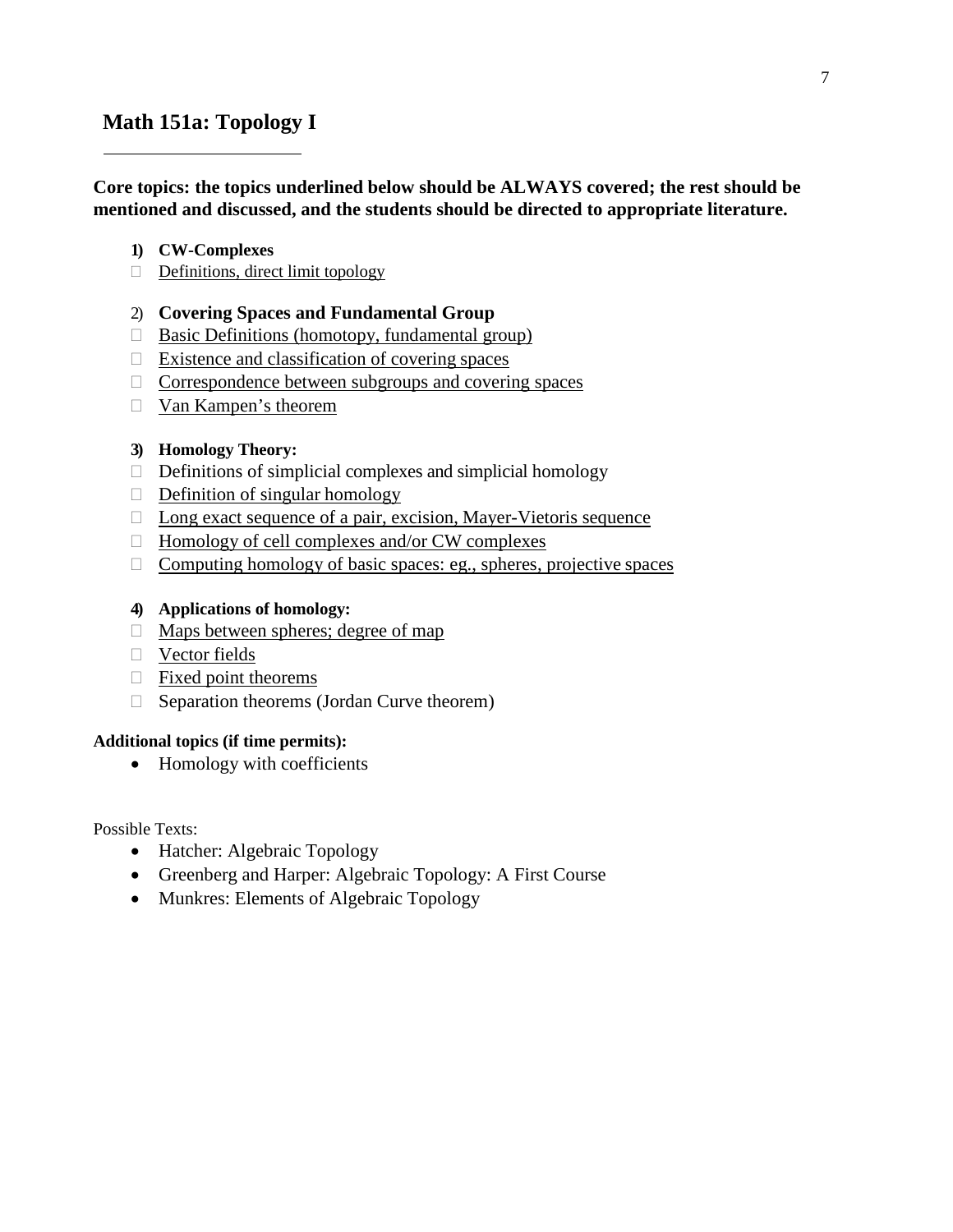# **Math 151b: Topology II**

### **Core topics: the topics underlined below should be ALWAYS covered; the rest should be mentioned and discussed, and the students should be directed to appropriate literature.**

## 1) **Cohomology theory**

- $\Box$  Definition of cohomology
- $\Box$  Basic properties
- $\Box$  Cup and cap products

## **2) Universal coefficients:**

- $\Box$  Tor and homology
- $\Box$  Ext and cohomology
- $\Box$  Kunneth theorems

# **3) Poincare duality**

 $\Box$  Poincare duality for manifolds with and without boundaries

## **Additional topics (if time permits):**

- Homotopy theory: Basic properties, Hurewicz theorem, path spaces, fibrations
- Eilenberg-MacLane spaces

- Hatcher: Algebraic Topology
- Greenberg and Harper: Algebraic Topology: A First Course
- Munkres: Elements of Algebraic Topology